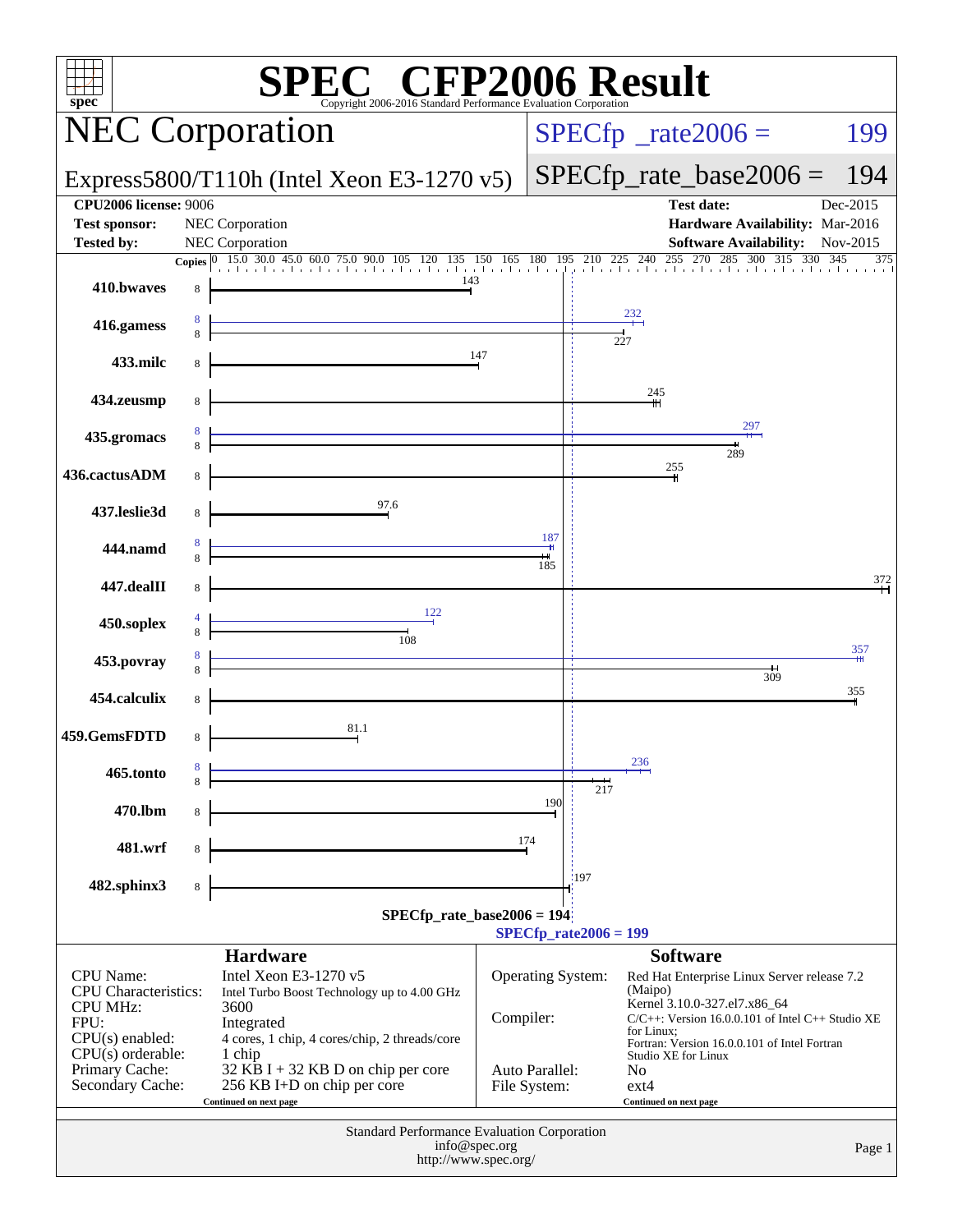

### NEC Corporation

#### $SPECTp_rate2006 = 199$

Express5800/T110h (Intel Xeon E3-1270 v5)

[SPECfp\\_rate\\_base2006 =](http://www.spec.org/auto/cpu2006/Docs/result-fields.html#SPECfpratebase2006) 194

#### **[CPU2006 license:](http://www.spec.org/auto/cpu2006/Docs/result-fields.html#CPU2006license)** 9006 **[Test date:](http://www.spec.org/auto/cpu2006/Docs/result-fields.html#Testdate)** Dec-2015 **[Test sponsor:](http://www.spec.org/auto/cpu2006/Docs/result-fields.html#Testsponsor)** NEC Corporation **[Hardware Availability:](http://www.spec.org/auto/cpu2006/Docs/result-fields.html#HardwareAvailability)** Mar-2016 **[Tested by:](http://www.spec.org/auto/cpu2006/Docs/result-fields.html#Testedby)** NEC Corporation **[Software Availability:](http://www.spec.org/auto/cpu2006/Docs/result-fields.html#SoftwareAvailability)** Nov-2015 [L3 Cache:](http://www.spec.org/auto/cpu2006/Docs/result-fields.html#L3Cache) 8 MB I+D on chip per chip<br>Other Cache: None [Other Cache:](http://www.spec.org/auto/cpu2006/Docs/result-fields.html#OtherCache) [Memory:](http://www.spec.org/auto/cpu2006/Docs/result-fields.html#Memory) 16 GB (2 x 8 GB 2Rx8 PC4-2133P-E) [Disk Subsystem:](http://www.spec.org/auto/cpu2006/Docs/result-fields.html#DiskSubsystem) 1 x 500 GB SATA, 7200 RPM [Other Hardware:](http://www.spec.org/auto/cpu2006/Docs/result-fields.html#OtherHardware) None [System State:](http://www.spec.org/auto/cpu2006/Docs/result-fields.html#SystemState) Run level 3 (multi-user)<br>Base Pointers: 32/64-bit [Base Pointers:](http://www.spec.org/auto/cpu2006/Docs/result-fields.html#BasePointers) [Peak Pointers:](http://www.spec.org/auto/cpu2006/Docs/result-fields.html#PeakPointers) 32/64-bit [Other Software:](http://www.spec.org/auto/cpu2006/Docs/result-fields.html#OtherSoftware) None

| <b>Results Table</b> |               |                                                                                                          |       |                |       |                |       |                |                |              |                |              |                |              |
|----------------------|---------------|----------------------------------------------------------------------------------------------------------|-------|----------------|-------|----------------|-------|----------------|----------------|--------------|----------------|--------------|----------------|--------------|
|                      | <b>Base</b>   |                                                                                                          |       |                |       | <b>Peak</b>    |       |                |                |              |                |              |                |              |
| <b>Benchmark</b>     | <b>Copies</b> | <b>Seconds</b>                                                                                           | Ratio | <b>Seconds</b> | Ratio | <b>Seconds</b> | Ratio | <b>Copies</b>  | <b>Seconds</b> | <b>Ratio</b> | <b>Seconds</b> | <b>Ratio</b> | <b>Seconds</b> | <b>Ratio</b> |
| 410.bwayes           | 8             | 760                                                                                                      | 143   | 760            | 143   | 760            | 143   | 8              | 760            | 143          | 760            | 143          | 760            | 143          |
| 416.gamess           | 8             | 691                                                                                                      | 227   | 690            | 227   | 691            | 227   | 8              | 674            | 232          | 658            | 238          | 674            | 232          |
| $433$ .milc          | 8             | 498                                                                                                      | 147   | 498            | 147   | 498            | 147   | 8              | 498            | 147          | 498            | 147          | 498            | 147          |
| 434.zeusmp           | 8             | 297                                                                                                      | 245   | 299            | 243   | 295            | 247   | 8              | 297            | 245          | 299            | 243          | 295            | 247          |
| 435.gromacs          | 8             | 198                                                                                                      | 289   | 197            | 290   | 198            | 288   | 8              | 192            | 297          | 194            | 295          | 188            | 303          |
| 436.cactusADM        | 8             | 373                                                                                                      | 256   | 375            | 255   | 376            | 255   | 8              | 373            | 256          | 375            | 255          | 376            | 255          |
| 437.leslie3d         | 8             | 771                                                                                                      | 97.6  | 770            | 97.7  | 771            | 97.6  | 8              | 771            | 97.6         | 770            | 97.7         | 771            | 97.6         |
| 444.namd             | 8             | 351                                                                                                      | 183   | 347            | 185   | 345            | 186   | 8              | 344            | 187          | 341            | 188          | 343            | <b>187</b>   |
| 447.dealII           | 8             | 248                                                                                                      | 369   | 245            | 373   | 246            | 372   | 8              | 248            | 369          | 245            | 373          | 246            | 372          |
| $450$ .soplex        | 8             | 615                                                                                                      | 108   | 616            | 108   | 616            | 108   | 4              | 273            | 122          | 273            | 122          | 272            | 123          |
| 453.povray           | 8             | 138                                                                                                      | 308   | 138            | 309   | 137            | 311   | 8              | 119            | 357          | 119            | 359          | 120            | 355          |
| 454.calculix         | 8             | 186                                                                                                      | 355   | 186            | 355   | 187            | 354   | 8              | 186            | 355          | 186            | 355          | 187            | 354          |
| 459.GemsFDTD         | 8             | 1046                                                                                                     | 81.1  | 1046           | 81.1  | 1047           | 81.1  | 8              | 1046           | 81.1         | 1046           | 81.1         | 1047           | 81.1         |
| 465.tonto            | 8             | 358                                                                                                      | 220   | 364            | 217   | 375            | 210   | 8              | 345            | 228          | 326            | 242          | 333            | 236          |
| 470.1bm              | 8             | 580                                                                                                      | 190   | 580            | 190   | 580            | 189   | $\overline{8}$ | 580            | 190          | 580            | 190          | 580            | 189          |
| 481.wrf              | 8             | 513                                                                                                      | 174   | 514            | 174   | 515            | 174   | 8              | 513            | 174          | 514            | 174          | 515            | 174          |
| 482.sphinx3          | 8             | 789                                                                                                      | 198   | 791            | 197   | 791            | 197   | 8              | 789            | 198          | 791            | 197          | 791            | <u>197</u>   |
|                      |               | Results appear in the order in which they were run. Bold underlined text indicates a median measurement. |       |                |       |                |       |                |                |              |                |              |                |              |

#### **[Submit Notes](http://www.spec.org/auto/cpu2006/Docs/result-fields.html#SubmitNotes)**

 The taskset mechanism was used to bind copies to processors. The config file option 'submit' was used to generate taskset commands to bind each copy to a specific processor. For details, please see the config file.

#### **[Operating System Notes](http://www.spec.org/auto/cpu2006/Docs/result-fields.html#OperatingSystemNotes)**

Stack size set to unlimited using "ulimit -s unlimited"

#### **[Platform Notes](http://www.spec.org/auto/cpu2006/Docs/result-fields.html#PlatformNotes)**

 BIOS Settings: Power Management Policy: Custom Energy Performance: Performance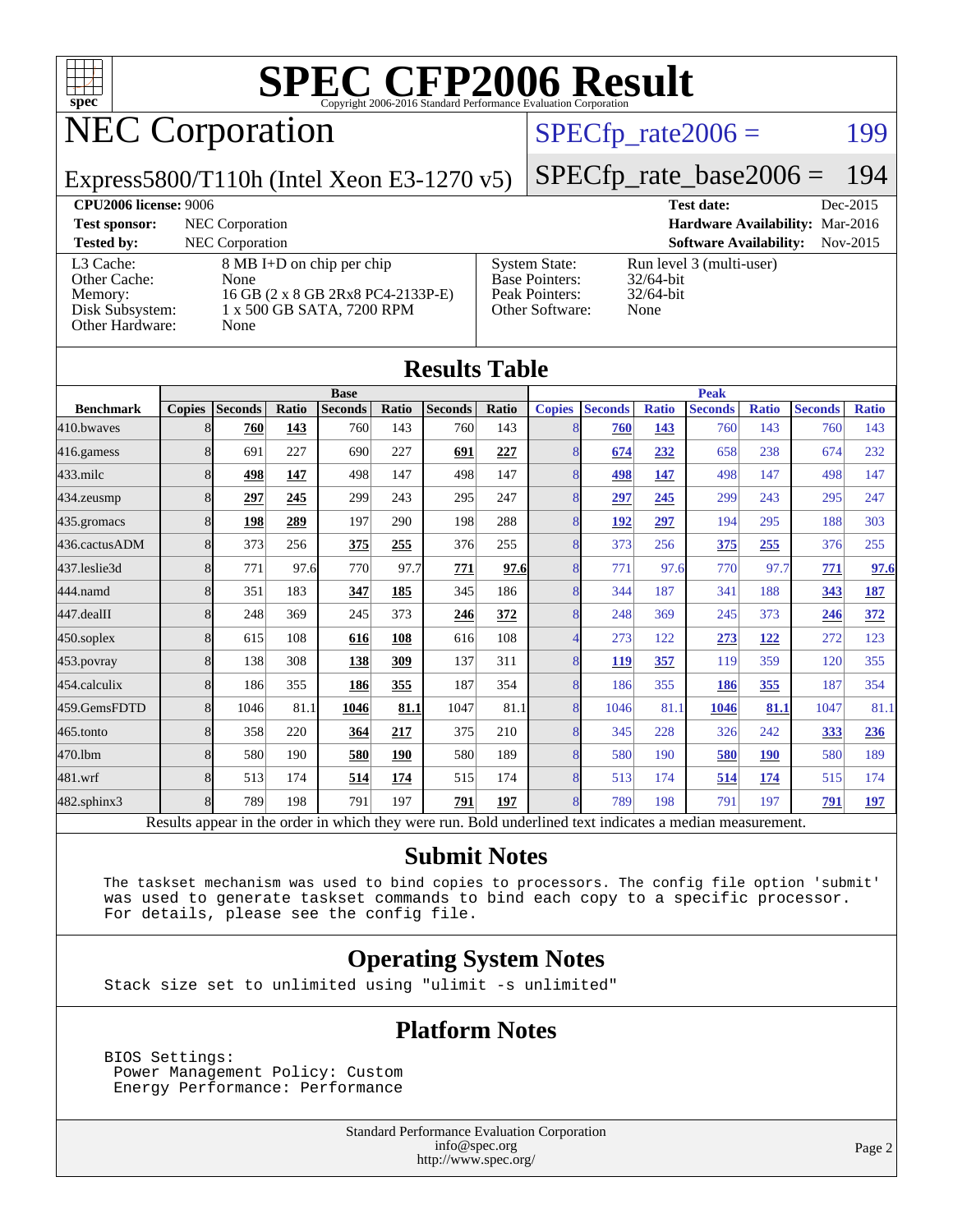

### NEC Corporation

 $SPECTp_rate2006 = 199$ 

Express5800/T110h (Intel Xeon E3-1270 v5)

**[Tested by:](http://www.spec.org/auto/cpu2006/Docs/result-fields.html#Testedby)** NEC Corporation **[Software Availability:](http://www.spec.org/auto/cpu2006/Docs/result-fields.html#SoftwareAvailability)** Nov-2015

**[CPU2006 license:](http://www.spec.org/auto/cpu2006/Docs/result-fields.html#CPU2006license)** 9006 **[Test date:](http://www.spec.org/auto/cpu2006/Docs/result-fields.html#Testdate)** Dec-2015 **[Test sponsor:](http://www.spec.org/auto/cpu2006/Docs/result-fields.html#Testsponsor)** NEC Corporation **[Hardware Availability:](http://www.spec.org/auto/cpu2006/Docs/result-fields.html#HardwareAvailability)** Mar-2016

[SPECfp\\_rate\\_base2006 =](http://www.spec.org/auto/cpu2006/Docs/result-fields.html#SPECfpratebase2006) 194

#### **[General Notes](http://www.spec.org/auto/cpu2006/Docs/result-fields.html#GeneralNotes)**

Environment variables set by runspec before the start of the run: LD LIBRARY PATH = "/home/cpu2006/libs/32:/home/cpu2006/libs/64:/home/cpu2006/sh"

 Binaries compiled on a system with 1x Intel Core i5-4670K CPU + 32GB memory using RedHat EL 7.1 Transparent Huge Pages enabled with: echo always > /sys/kernel/mm/transparent\_hugepage/enabled

#### **[Base Compiler Invocation](http://www.spec.org/auto/cpu2006/Docs/result-fields.html#BaseCompilerInvocation)**

[C benchmarks](http://www.spec.org/auto/cpu2006/Docs/result-fields.html#Cbenchmarks): [icc -m64](http://www.spec.org/cpu2006/results/res2016q1/cpu2006-20160125-38822.flags.html#user_CCbase_intel_icc_64bit_0b7121f5ab7cfabee23d88897260401c)

[C++ benchmarks:](http://www.spec.org/auto/cpu2006/Docs/result-fields.html#CXXbenchmarks) [icpc -m64](http://www.spec.org/cpu2006/results/res2016q1/cpu2006-20160125-38822.flags.html#user_CXXbase_intel_icpc_64bit_bedb90c1146cab66620883ef4f41a67e)

[Fortran benchmarks](http://www.spec.org/auto/cpu2006/Docs/result-fields.html#Fortranbenchmarks): [ifort -m64](http://www.spec.org/cpu2006/results/res2016q1/cpu2006-20160125-38822.flags.html#user_FCbase_intel_ifort_64bit_ee9d0fb25645d0210d97eb0527dcc06e)

[Benchmarks using both Fortran and C](http://www.spec.org/auto/cpu2006/Docs/result-fields.html#BenchmarksusingbothFortranandC): [icc -m64](http://www.spec.org/cpu2006/results/res2016q1/cpu2006-20160125-38822.flags.html#user_CC_FCbase_intel_icc_64bit_0b7121f5ab7cfabee23d88897260401c) [ifort -m64](http://www.spec.org/cpu2006/results/res2016q1/cpu2006-20160125-38822.flags.html#user_CC_FCbase_intel_ifort_64bit_ee9d0fb25645d0210d97eb0527dcc06e)

#### **[Base Portability Flags](http://www.spec.org/auto/cpu2006/Docs/result-fields.html#BasePortabilityFlags)**

| 410.bwaves: -DSPEC CPU LP64<br>416.gamess: -DSPEC_CPU_LP64 |                                                                |
|------------------------------------------------------------|----------------------------------------------------------------|
| 433.milc: -DSPEC CPU LP64                                  |                                                                |
| 434.zeusmp: -DSPEC_CPU_LP64                                |                                                                |
| 435.gromacs: -DSPEC_CPU_LP64 -nofor_main                   |                                                                |
| 436.cactusADM: -DSPEC CPU LP64 -nofor main                 |                                                                |
| 437.leslie3d: -DSPEC CPU LP64                              |                                                                |
| 444.namd: - DSPEC CPU LP64                                 |                                                                |
| 447.dealII: -DSPEC_CPU_LP64                                |                                                                |
| 450.soplex: -DSPEC_CPU_LP64                                |                                                                |
| 453.povray: -DSPEC_CPU_LP64                                |                                                                |
| 454.calculix: -DSPEC_CPU_LP64 -nofor_main                  |                                                                |
| 459. GemsFDTD: - DSPEC CPU LP64                            |                                                                |
| 465.tonto: - DSPEC CPU LP64                                |                                                                |
| 470.1bm: - DSPEC CPU LP64                                  |                                                                |
|                                                            | 481.wrf: -DSPEC CPU_LP64 -DSPEC_CPU_CASE_FLAG -DSPEC_CPU_LINUX |
| 482.sphinx3: -DSPEC_CPU_LP64                               |                                                                |
|                                                            |                                                                |

#### **[Base Optimization Flags](http://www.spec.org/auto/cpu2006/Docs/result-fields.html#BaseOptimizationFlags)**

[C benchmarks](http://www.spec.org/auto/cpu2006/Docs/result-fields.html#Cbenchmarks):

[-xCORE-AVX2](http://www.spec.org/cpu2006/results/res2016q1/cpu2006-20160125-38822.flags.html#user_CCbase_f-xAVX2_5f5fc0cbe2c9f62c816d3e45806c70d7) [-ipo](http://www.spec.org/cpu2006/results/res2016q1/cpu2006-20160125-38822.flags.html#user_CCbase_f-ipo) [-O3](http://www.spec.org/cpu2006/results/res2016q1/cpu2006-20160125-38822.flags.html#user_CCbase_f-O3) [-no-prec-div](http://www.spec.org/cpu2006/results/res2016q1/cpu2006-20160125-38822.flags.html#user_CCbase_f-no-prec-div) [-opt-prefetch](http://www.spec.org/cpu2006/results/res2016q1/cpu2006-20160125-38822.flags.html#user_CCbase_f-opt-prefetch) [-auto-p32](http://www.spec.org/cpu2006/results/res2016q1/cpu2006-20160125-38822.flags.html#user_CCbase_f-auto-p32) [-ansi-alias](http://www.spec.org/cpu2006/results/res2016q1/cpu2006-20160125-38822.flags.html#user_CCbase_f-ansi-alias) [-opt-mem-layout-trans=3](http://www.spec.org/cpu2006/results/res2016q1/cpu2006-20160125-38822.flags.html#user_CCbase_f-opt-mem-layout-trans_a7b82ad4bd7abf52556d4961a2ae94d5) Continued on next page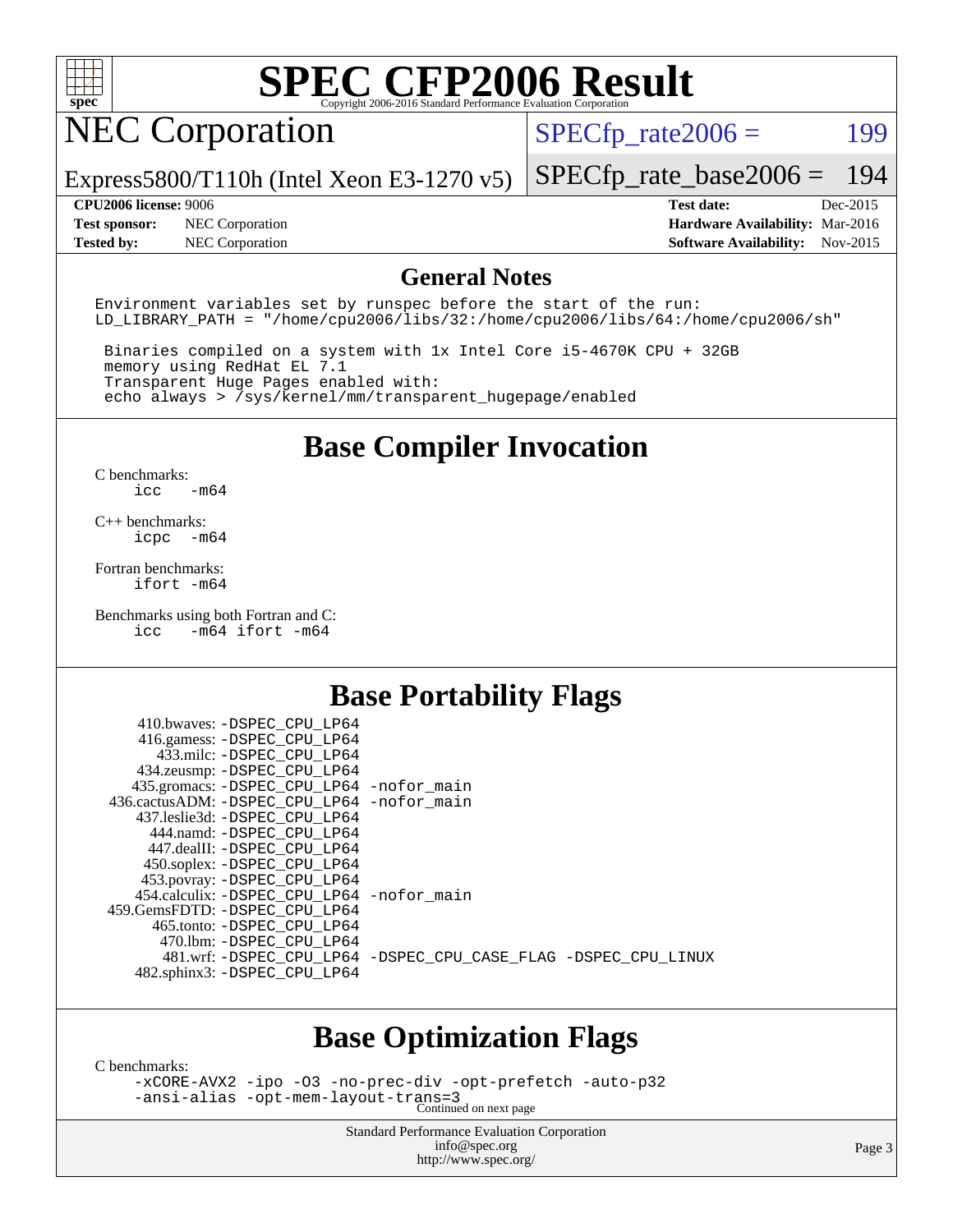

**NEC Corporation** 

 $SPECTp_rate2006 = 199$ 

Express5800/T110h (Intel Xeon E3-1270 v5)

[SPECfp\\_rate\\_base2006 =](http://www.spec.org/auto/cpu2006/Docs/result-fields.html#SPECfpratebase2006) 194

**[CPU2006 license:](http://www.spec.org/auto/cpu2006/Docs/result-fields.html#CPU2006license)** 9006 **[Test date:](http://www.spec.org/auto/cpu2006/Docs/result-fields.html#Testdate)** Dec-2015 **[Test sponsor:](http://www.spec.org/auto/cpu2006/Docs/result-fields.html#Testsponsor)** NEC Corporation **[Hardware Availability:](http://www.spec.org/auto/cpu2006/Docs/result-fields.html#HardwareAvailability)** Mar-2016 **[Tested by:](http://www.spec.org/auto/cpu2006/Docs/result-fields.html#Testedby)** NEC Corporation **[Software Availability:](http://www.spec.org/auto/cpu2006/Docs/result-fields.html#SoftwareAvailability)** Nov-2015

### **[Base Optimization Flags \(Continued\)](http://www.spec.org/auto/cpu2006/Docs/result-fields.html#BaseOptimizationFlags)**

[C++ benchmarks:](http://www.spec.org/auto/cpu2006/Docs/result-fields.html#CXXbenchmarks)

[-xCORE-AVX2](http://www.spec.org/cpu2006/results/res2016q1/cpu2006-20160125-38822.flags.html#user_CXXbase_f-xAVX2_5f5fc0cbe2c9f62c816d3e45806c70d7) [-ipo](http://www.spec.org/cpu2006/results/res2016q1/cpu2006-20160125-38822.flags.html#user_CXXbase_f-ipo) [-O3](http://www.spec.org/cpu2006/results/res2016q1/cpu2006-20160125-38822.flags.html#user_CXXbase_f-O3) [-no-prec-div](http://www.spec.org/cpu2006/results/res2016q1/cpu2006-20160125-38822.flags.html#user_CXXbase_f-no-prec-div) [-opt-prefetch](http://www.spec.org/cpu2006/results/res2016q1/cpu2006-20160125-38822.flags.html#user_CXXbase_f-opt-prefetch) [-auto-p32](http://www.spec.org/cpu2006/results/res2016q1/cpu2006-20160125-38822.flags.html#user_CXXbase_f-auto-p32) [-ansi-alias](http://www.spec.org/cpu2006/results/res2016q1/cpu2006-20160125-38822.flags.html#user_CXXbase_f-ansi-alias) [-opt-mem-layout-trans=3](http://www.spec.org/cpu2006/results/res2016q1/cpu2006-20160125-38822.flags.html#user_CXXbase_f-opt-mem-layout-trans_a7b82ad4bd7abf52556d4961a2ae94d5)

[Fortran benchmarks](http://www.spec.org/auto/cpu2006/Docs/result-fields.html#Fortranbenchmarks):

[-xCORE-AVX2](http://www.spec.org/cpu2006/results/res2016q1/cpu2006-20160125-38822.flags.html#user_FCbase_f-xAVX2_5f5fc0cbe2c9f62c816d3e45806c70d7) [-ipo](http://www.spec.org/cpu2006/results/res2016q1/cpu2006-20160125-38822.flags.html#user_FCbase_f-ipo) [-O3](http://www.spec.org/cpu2006/results/res2016q1/cpu2006-20160125-38822.flags.html#user_FCbase_f-O3) [-no-prec-div](http://www.spec.org/cpu2006/results/res2016q1/cpu2006-20160125-38822.flags.html#user_FCbase_f-no-prec-div) [-opt-prefetch](http://www.spec.org/cpu2006/results/res2016q1/cpu2006-20160125-38822.flags.html#user_FCbase_f-opt-prefetch)

[Benchmarks using both Fortran and C](http://www.spec.org/auto/cpu2006/Docs/result-fields.html#BenchmarksusingbothFortranandC):

[-xCORE-AVX2](http://www.spec.org/cpu2006/results/res2016q1/cpu2006-20160125-38822.flags.html#user_CC_FCbase_f-xAVX2_5f5fc0cbe2c9f62c816d3e45806c70d7) [-ipo](http://www.spec.org/cpu2006/results/res2016q1/cpu2006-20160125-38822.flags.html#user_CC_FCbase_f-ipo) [-O3](http://www.spec.org/cpu2006/results/res2016q1/cpu2006-20160125-38822.flags.html#user_CC_FCbase_f-O3) [-no-prec-div](http://www.spec.org/cpu2006/results/res2016q1/cpu2006-20160125-38822.flags.html#user_CC_FCbase_f-no-prec-div) [-opt-prefetch](http://www.spec.org/cpu2006/results/res2016q1/cpu2006-20160125-38822.flags.html#user_CC_FCbase_f-opt-prefetch) [-auto-p32](http://www.spec.org/cpu2006/results/res2016q1/cpu2006-20160125-38822.flags.html#user_CC_FCbase_f-auto-p32) [-ansi-alias](http://www.spec.org/cpu2006/results/res2016q1/cpu2006-20160125-38822.flags.html#user_CC_FCbase_f-ansi-alias) [-opt-mem-layout-trans=3](http://www.spec.org/cpu2006/results/res2016q1/cpu2006-20160125-38822.flags.html#user_CC_FCbase_f-opt-mem-layout-trans_a7b82ad4bd7abf52556d4961a2ae94d5)

#### **[Peak Compiler Invocation](http://www.spec.org/auto/cpu2006/Docs/result-fields.html#PeakCompilerInvocation)**

[C benchmarks](http://www.spec.org/auto/cpu2006/Docs/result-fields.html#Cbenchmarks):  $\text{icc}$  -m64

[C++ benchmarks \(except as noted below\):](http://www.spec.org/auto/cpu2006/Docs/result-fields.html#CXXbenchmarksexceptasnotedbelow) [icpc -m64](http://www.spec.org/cpu2006/results/res2016q1/cpu2006-20160125-38822.flags.html#user_CXXpeak_intel_icpc_64bit_bedb90c1146cab66620883ef4f41a67e)

450.soplex: [icpc -m32 -L/opt/intel/compilers\\_and\\_libraries\\_2016/linux/compiler/lib/ia32\\_lin](http://www.spec.org/cpu2006/results/res2016q1/cpu2006-20160125-38822.flags.html#user_peakCXXLD450_soplex_intel_icpc_b4f50a394bdb4597aa5879c16bc3f5c5)

[Fortran benchmarks](http://www.spec.org/auto/cpu2006/Docs/result-fields.html#Fortranbenchmarks): [ifort -m64](http://www.spec.org/cpu2006/results/res2016q1/cpu2006-20160125-38822.flags.html#user_FCpeak_intel_ifort_64bit_ee9d0fb25645d0210d97eb0527dcc06e)

[Benchmarks using both Fortran and C](http://www.spec.org/auto/cpu2006/Docs/result-fields.html#BenchmarksusingbothFortranandC):<br>icc -m64 ifort -m64  $-m64$  ifort  $-m64$ 

#### **[Peak Portability Flags](http://www.spec.org/auto/cpu2006/Docs/result-fields.html#PeakPortabilityFlags)**

| 410.bwaves: -DSPEC CPU LP64                |
|--------------------------------------------|
| 416.gamess: -DSPEC_CPU_LP64                |
| 433.milc: -DSPEC CPU LP64                  |
| 434.zeusmp: -DSPEC_CPU_LP64                |
| 435.gromacs: -DSPEC_CPU_LP64 -nofor_main   |
| 436.cactusADM: -DSPEC_CPU_LP64 -nofor_main |
| 437.leslie3d: -DSPEC CPU LP64              |
| 444.namd: -DSPEC CPU LP64                  |
| 447.dealII: -DSPEC_CPU_LP64                |
| 450.soplex: -D_FILE_OFFSET_BITS=64         |
| 453.povray: -DSPEC_CPU_LP64                |
| 454.calculix: -DSPEC_CPU_LP64 -nofor_main  |
| 459.GemsFDTD: -DSPEC_CPU_LP64              |
| 465.tonto: - DSPEC CPU LP64                |

Continued on next page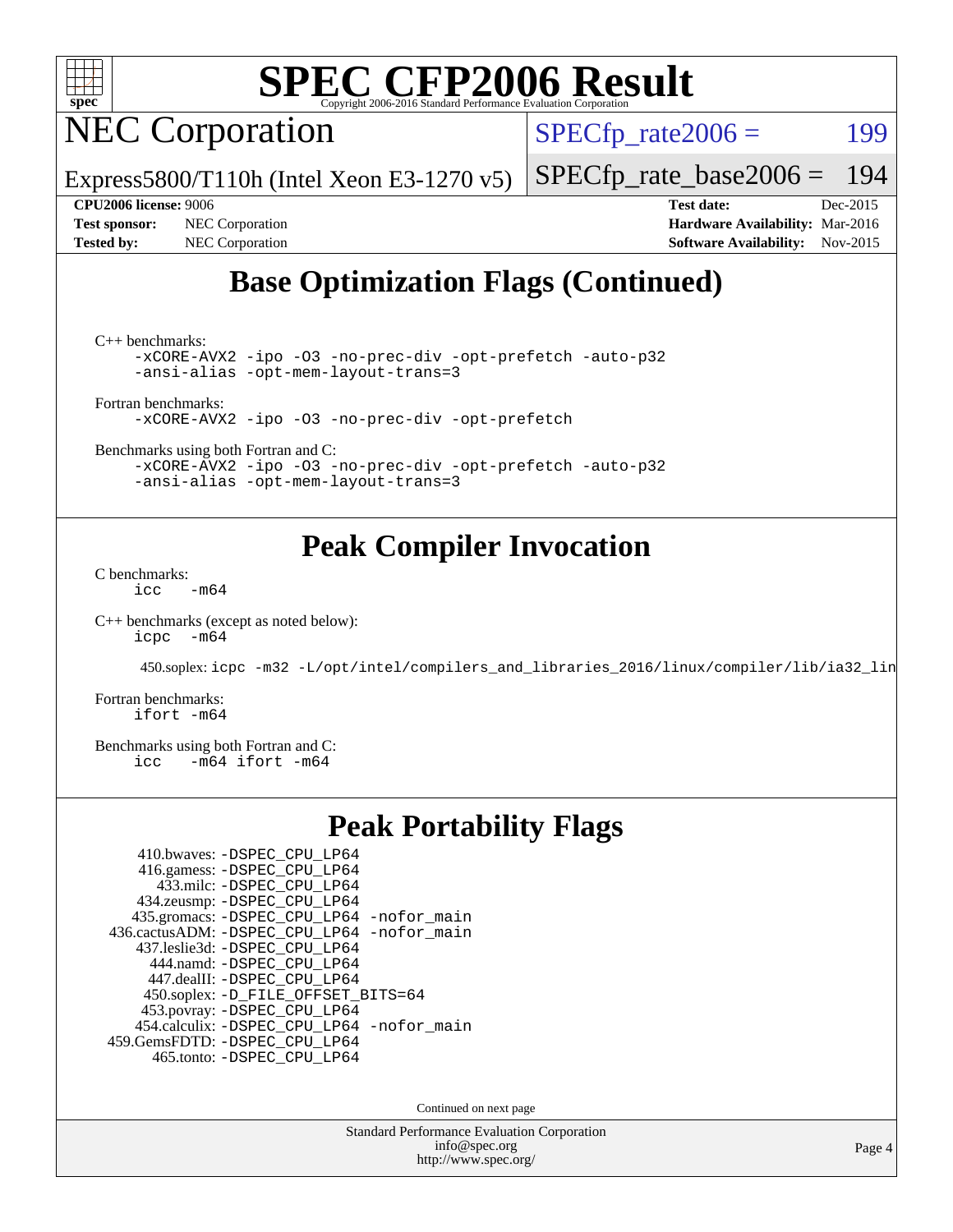

NEC Corporation

 $SPECTp\_rate2006 = 199$ 

[SPECfp\\_rate\\_base2006 =](http://www.spec.org/auto/cpu2006/Docs/result-fields.html#SPECfpratebase2006) 194

Express5800/T110h (Intel Xeon E3-1270 v5)

**[CPU2006 license:](http://www.spec.org/auto/cpu2006/Docs/result-fields.html#CPU2006license)** 9006 **[Test date:](http://www.spec.org/auto/cpu2006/Docs/result-fields.html#Testdate)** Dec-2015 **[Test sponsor:](http://www.spec.org/auto/cpu2006/Docs/result-fields.html#Testsponsor)** NEC Corporation **NEC Corporation [Hardware Availability:](http://www.spec.org/auto/cpu2006/Docs/result-fields.html#HardwareAvailability)** Mar-2016 **[Tested by:](http://www.spec.org/auto/cpu2006/Docs/result-fields.html#Testedby)** NEC Corporation **[Software Availability:](http://www.spec.org/auto/cpu2006/Docs/result-fields.html#SoftwareAvailability)** Nov-2015

### **[Peak Portability Flags \(Continued\)](http://www.spec.org/auto/cpu2006/Docs/result-fields.html#PeakPortabilityFlags)**

470.lbm: [-DSPEC\\_CPU\\_LP64](http://www.spec.org/cpu2006/results/res2016q1/cpu2006-20160125-38822.flags.html#suite_peakPORTABILITY470_lbm_DSPEC_CPU_LP64)

 481.wrf: [-DSPEC\\_CPU\\_LP64](http://www.spec.org/cpu2006/results/res2016q1/cpu2006-20160125-38822.flags.html#suite_peakPORTABILITY481_wrf_DSPEC_CPU_LP64) [-DSPEC\\_CPU\\_CASE\\_FLAG](http://www.spec.org/cpu2006/results/res2016q1/cpu2006-20160125-38822.flags.html#b481.wrf_peakCPORTABILITY_DSPEC_CPU_CASE_FLAG) [-DSPEC\\_CPU\\_LINUX](http://www.spec.org/cpu2006/results/res2016q1/cpu2006-20160125-38822.flags.html#b481.wrf_peakCPORTABILITY_DSPEC_CPU_LINUX) 482.sphinx3: [-DSPEC\\_CPU\\_LP64](http://www.spec.org/cpu2006/results/res2016q1/cpu2006-20160125-38822.flags.html#suite_peakPORTABILITY482_sphinx3_DSPEC_CPU_LP64)

### **[Peak Optimization Flags](http://www.spec.org/auto/cpu2006/Docs/result-fields.html#PeakOptimizationFlags)**

[C benchmarks](http://www.spec.org/auto/cpu2006/Docs/result-fields.html#Cbenchmarks):

433.milc: basepeak = yes

 $470$ .lbm: basepeak = yes

482.sphinx3: basepeak = yes

#### [C++ benchmarks:](http://www.spec.org/auto/cpu2006/Docs/result-fields.html#CXXbenchmarks)

```
 444.namd: -xCORE-AVX2(pass 2) -prof-gen:threadsafe(pass 1)
        -ipo(pass 2) -O3(pass 2) -no-prec-div(pass 2)
        -par-num-threads=1(pass 1) -opt-mem-layout-trans=3(pass 2)
        -prof-use(pass 2) -fno-alias -auto-ilp32
```
447.dealII: basepeak = yes

```
 450.soplex: -xCORE-AVX2(pass 2) -prof-gen:threadsafe(pass 1)
         -ipo(pass 2) -O3(pass 2) -no-prec-div(pass 2)
         -par-num-threads=1(pass 1) -opt-mem-layout-trans=3(pass 2)
         -prof-use(pass 2) -opt-malloc-options=3
```

```
 453.povray: -xCORE-AVX2(pass 2) -prof-gen:threadsafe(pass 1)
        -no-prec-div(pass 2)-par-num-threads=1(pass 1) -opt-mem-layout-trans=3(pass 2)
        -prof-use(pass 2) -unroll4 -ansi-alias
```
[Fortran benchmarks](http://www.spec.org/auto/cpu2006/Docs/result-fields.html#Fortranbenchmarks):

```
410.bwaves: basepeak = yes 416.gamess: -xCORE-AVX2(pass 2) -prof-gen:threadsafe(pass 1)
              -i\text{po}(pass 2) -\overline{O}3(pass 2)-no-prec-div(pass 2)
              -par-num-threads=1(pass 1) -prof-use(pass 2) -unroll2
              -inline-level=0 -scalar-rep-
    434.zeusmp: basepeak = yes
    437.leslie3d: basepeak = yes
459.GemsFDTD: basepeak = yes
```
Continued on next page